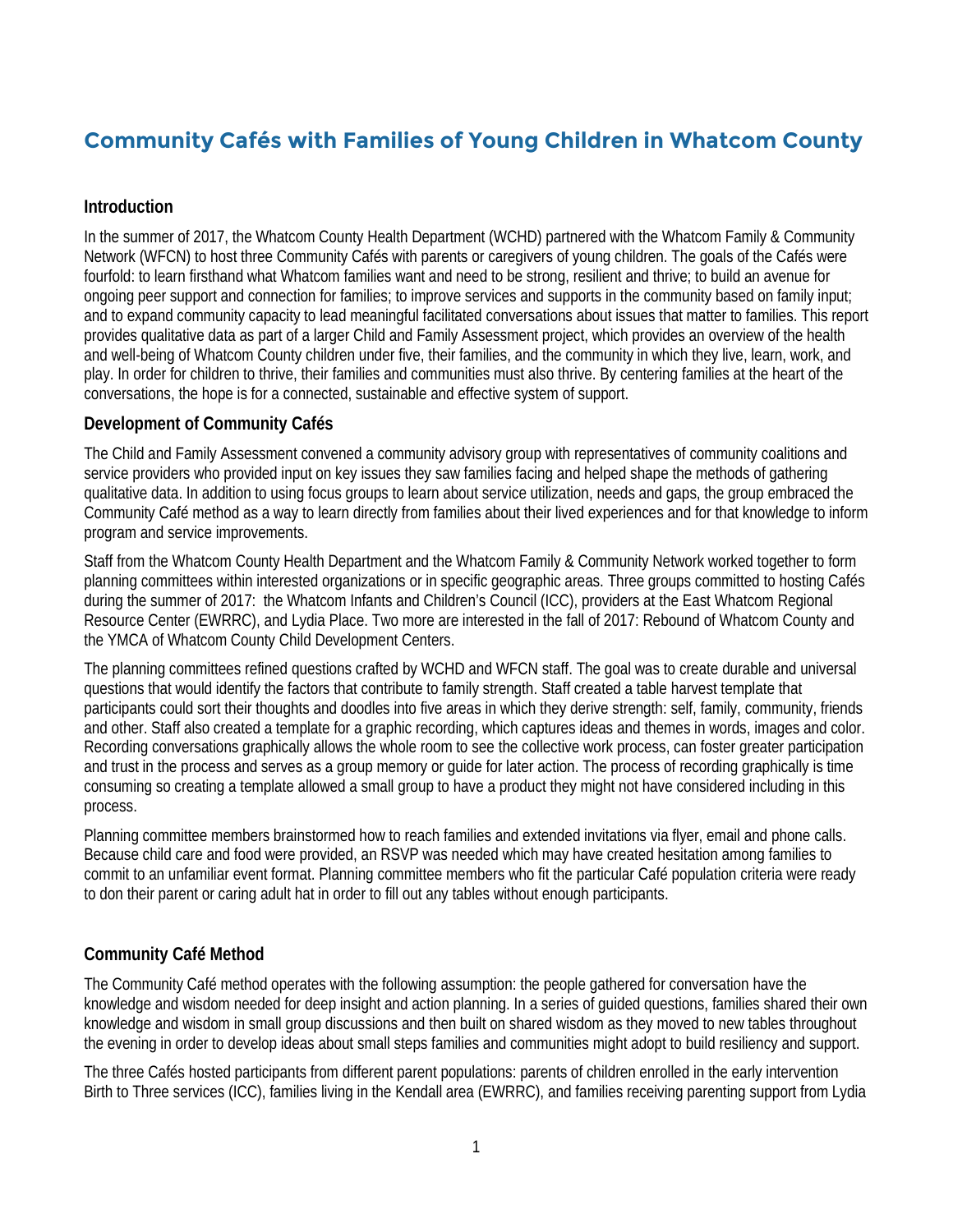Place. Respectively, we had 14, 8 and 23 participants at each Café. A few providers associated with each group put on their parent hats to participate in the Café. Each Café used the same set of questions as well as the following operating principles (fro[m A Quick Reference Guide for Hosting World Cafe\)](http://www.theworldcafe.com/wp-content/uploads/2015/07/Cafe-To-Go-Revised.pdf):

- Create a hospitable space
- **Explore questions that matter**
- Encourage each person's contribution
- Connect diverse people and ideas
- Listen to understand and listen together for patterns, insights and deeper patterns
- Make collective knowledge visible

Each Café followed a similar format. Parents socialized briefly and then shared a meal. During the meal, they learned about why hope, resilience and toxic stress matter in the lives of families, especially those with young children. [Chan Hellman's work](http://chanmhellman.com/) has shown that hope contributes to greater family resilience and well-being. Having hope indicates that a family is thinking and planning for the future; resilience is the ability to face and navigate difficult situations brought on by stress and trauma; toxic stress is frequent, prolonged and unrelenting stress without the adequate mitigating protective factors. One of those protective factors is social connection with others through trusting and healthy relationships that help build resilience at the individual, family and community level.

After the presentation, parents grouped in tables of 4 or 5 and discussed three questions, moving to a new table after each question. Each round lasted about 15 minutes. One person stayed at the table after each round to act as host, sharing key insights, ideas and questions with the new table members. During each round, participants wrote, drew or doodled emerging ideas on large butcher paper in the center of the table. These ideas were also captured on a large graphic recording created during the Café by harvesting patterns and themes from each table's shared written or drawn contributions. The Café ended with time to discuss the larger patterns that emerged during the progressive conversations.

## **Community Cafés in Action**

The Café hosts described the Café process for families using table handouts and large posters as reminders for Café etiquette. Participants at each Café discussed the following questions:

- **Round 1**--When things are going well, who or what helps strengthen and support your family and your child's wellbeing?
- **Round 2**--During challenging times when things are not going so well, what support, help, or services might you hope and dream to have?
- **Round 3**--What achievable thing could you do that would make a difference in strengthening your family? What are the steps it would take to do that? What support would be helpful?



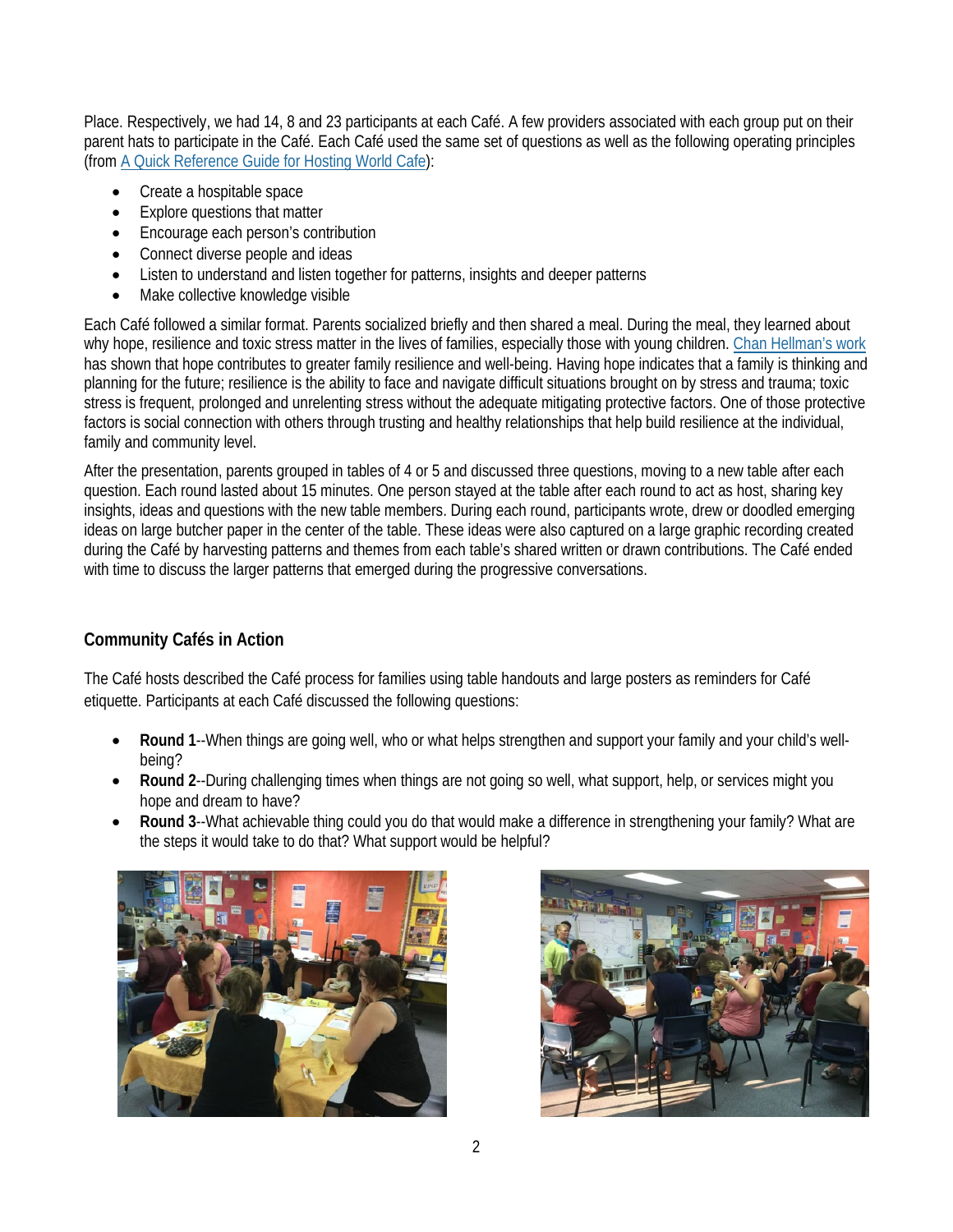



## **Themes**

Although the shared experiences of the Café populations were different from one another, the themes and patterns that emerged had more similarities than differences. With a few exceptions, universal themes bubbled up in all three Cafés. Some of the themes mirrored the key issues that service providers and community coalitions identified as the most pressing issues for families as well. Words in bold identify themes that appeared more frequently. Words in blue are themes that overlapped with those identified by service providers.

- Theme 1: **Connecting**
	- o To one another through volunteer work, with friends, and **non-judgemental support** from family and friends
	- To other families through activities for the entire family, support groups, family meals, celebrations, social networks
	- o To the community through free activities in parks, nature, **play groups**, and activities that bring people together cooperatively, **intergenerationally** and as neighbors
- Theme 2: Self-care
	- o **Asking for and accepting help**
	- o Developing self-esteem, hope, love, optimism, contentment, empowerment<br>
	o Getting sleep, respite, exercise, meditation, spiritual fulfillment, counseling
	- Getting sleep, **respite**, exercise, meditation, spiritual fulfillment, counseling

#### • Theme 3: **Child Care**

- o **Play groups**, **respite**, need appropriate daycare
- Theme 4: **Support**
	- o Through access to **basic needs** like food, economic opportunites, housing, tranportation, communication connections, and paid family leave
	- o Access to health care in a timely, convenient and knowledgeable manner
		- **Shorter waitlists**, **drop-in appointments**, **access closer to home**
			- Mental and behavioral health therapies
		- Case management, faster law enforcement response as well as alternatives to law enforcement for crisis response
		- **Help navigating services—**in **pediatrics**, preventive services, peer support
		- Expanded continuum of services for children who age out or don't qualify for services
		- **Skill building—**child care training, time management, for family and friends to understand family's experience, **for pediatric staff to understand system of services,** communication skills like conflict resolution and emotional regulation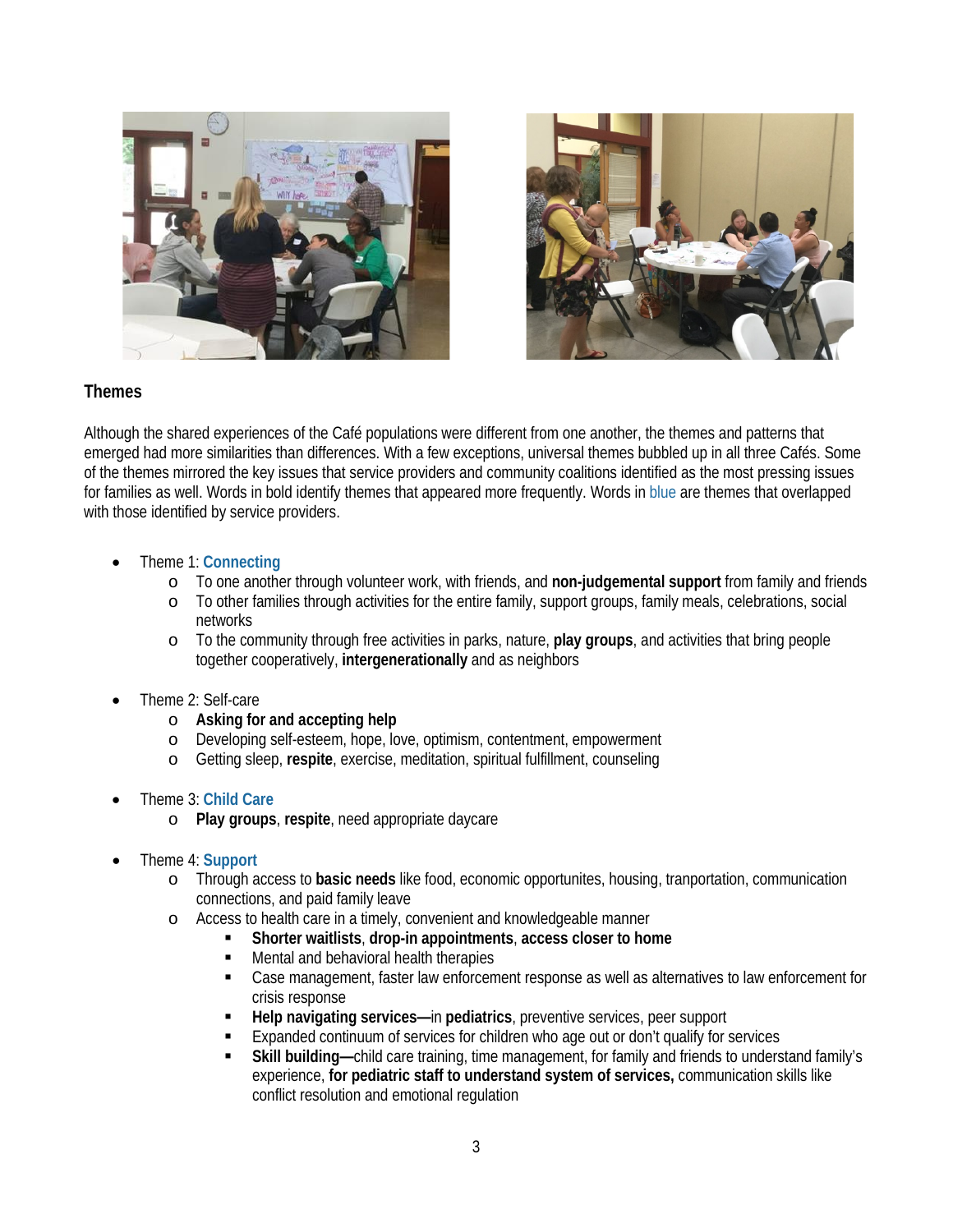The Wordles below highlight the words used most often during each round of questions. The graphic recording image exemplifies how a group might collectively visualize the themes and patterns from the ICC Café.





**In good times, what lends strength?**

**Steps towards strength**



 **In hard times, what would help?**